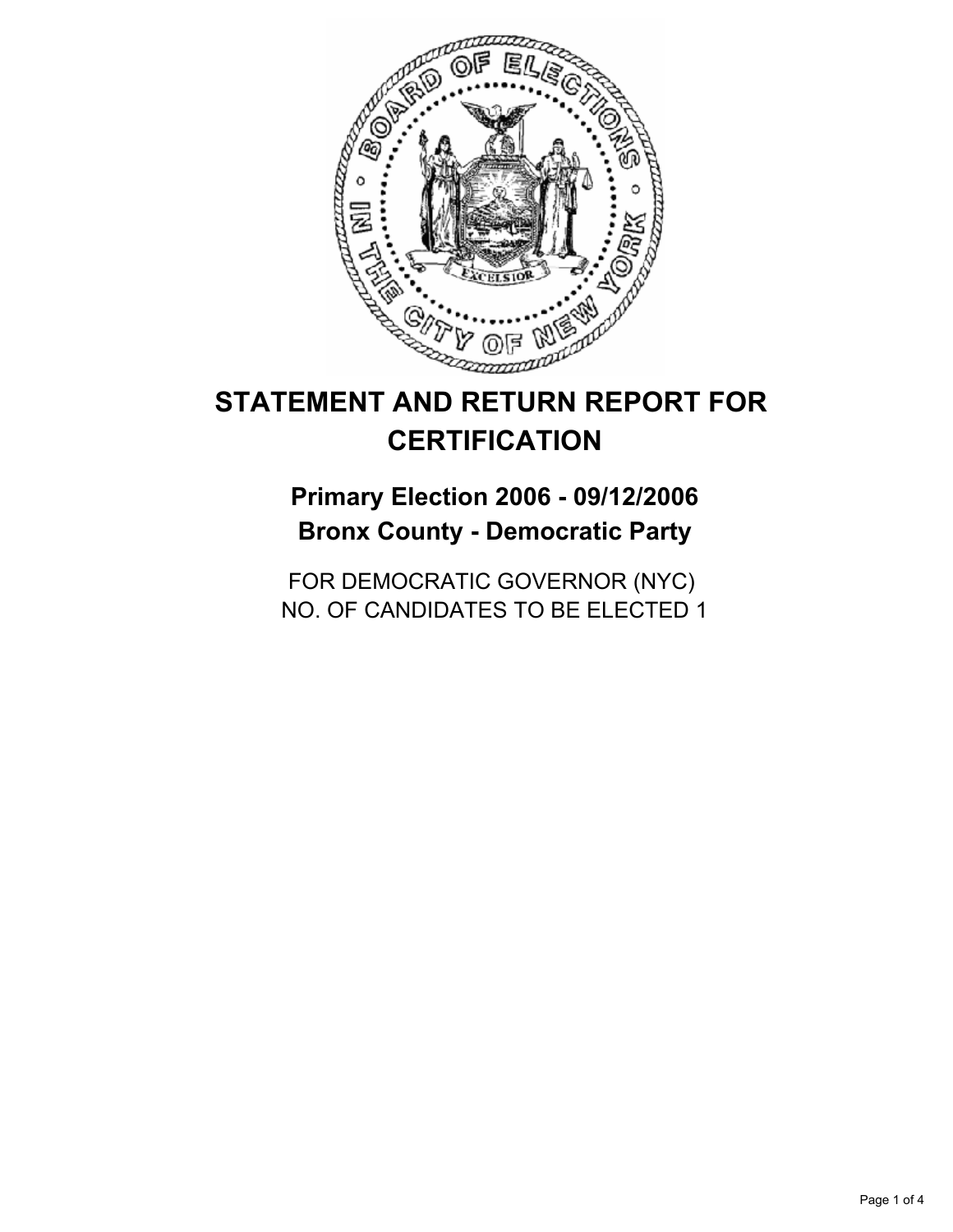

## **ASSEMBLY DISTRICT 76**

| <b>EMERGENCY</b>               | 26    |
|--------------------------------|-------|
| ABSENTEE/MILITARY              | 119   |
| AFFIDAVIT                      | 89    |
| <b>ELIOT SPITZER</b>           | 4,173 |
| <b>THOMAS R SUOZZI</b>         | 764   |
| <b>JESUS CHRIST (WRITE-IN)</b> |       |
| <b>TOTAL VOTES</b>             | 4,938 |

#### **ASSEMBLY DISTRICT 77**

| <b>EMERGENCY</b>       | 0     |
|------------------------|-------|
| ABSENTEE/MILITARY      | 106   |
| AFFIDAVIT              | 50    |
| <b>ELIOT SPITZER</b>   | 3,439 |
| <b>THOMAS R SUOZZI</b> | 642   |
| <b>TOTAL VOTES</b>     | 4,081 |

## **ASSEMBLY DISTRICT 78**

| <b>TOTAL VOTES</b>     | 3,230 |
|------------------------|-------|
| <b>THOMAS R SUOZZI</b> | 542   |
| <b>ELIOT SPITZER</b>   | 2,688 |
| AFFIDAVIT              | 60    |
| ABSENTEE/MILITARY      | 139   |
| <b>EMERGENCY</b>       |       |

## **ASSEMBLY DISTRICT 79**

| <b>TOTAL VOTES</b>     | 5,485 |
|------------------------|-------|
| <b>THOMAS R SUOZZI</b> | 889   |
| <b>ELIOT SPITZER</b>   | 4,596 |
| AFFIDAVIT              | 104   |
| ABSENTEE/MILITARY      | 161   |
| <b>EMERGENCY</b>       | 4     |

#### **ASSEMBLY DISTRICT 80**

| <b>TOTAL VOTES</b>         | 5,406 |
|----------------------------|-------|
| ERIC BERENSTEIN (WRITE-IN) |       |
| <b>THOMAS R SUOZZI</b>     | 867   |
| <b>ELIOT SPITZER</b>       | 4,538 |
| <b>AFFIDAVIT</b>           | 78    |
| ABSENTEE/MILITARY          | 237   |
| <b>EMERGENCY</b>           | 28    |

## **ASSEMBLY DISTRICT 81**

| 100   |
|-------|
| 367   |
| 108   |
| 6,934 |
| 1,072 |
| 8,006 |
|       |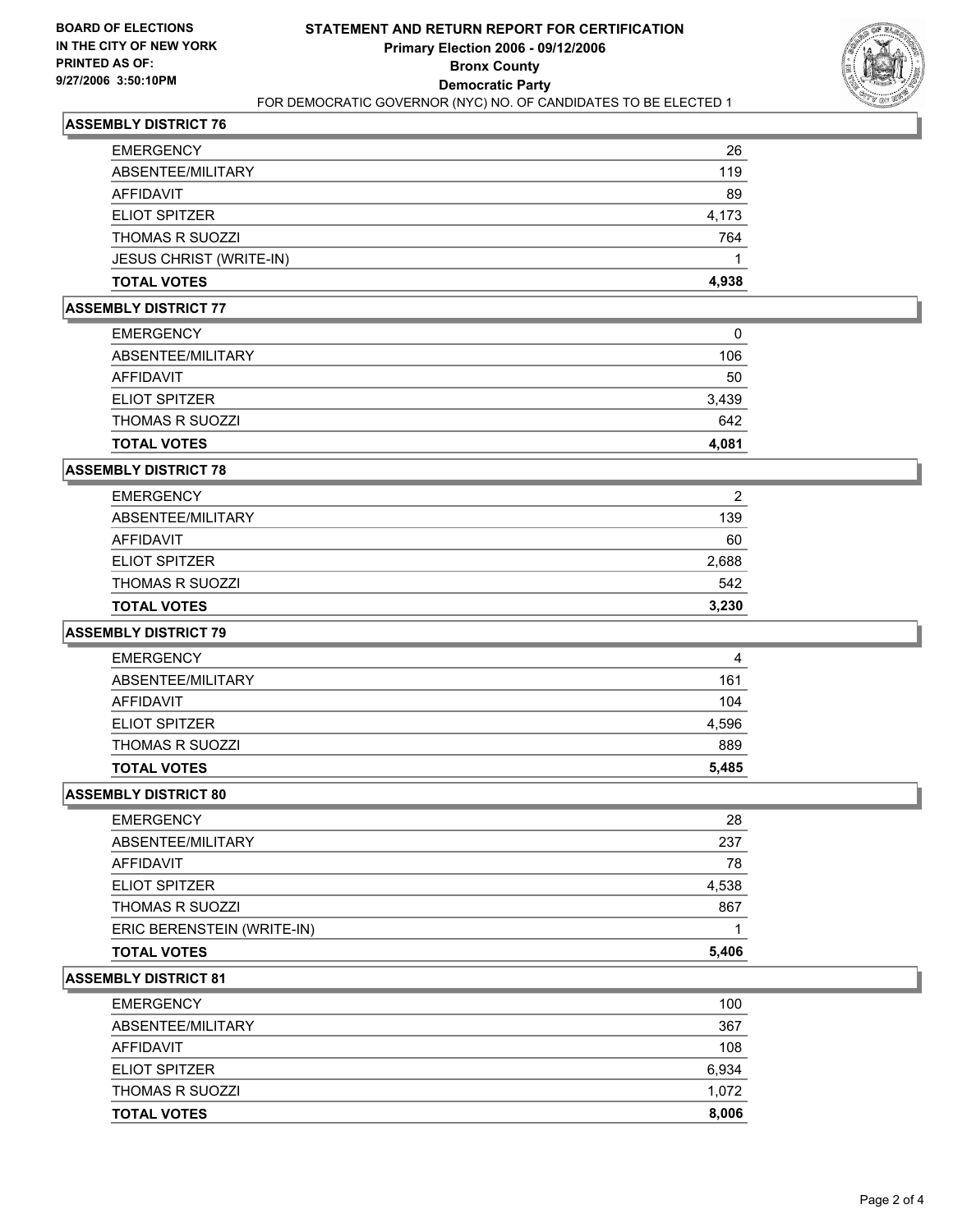

## **ASSEMBLY DISTRICT 82**

| <b>EMERGENCY</b>       | 42    |
|------------------------|-------|
| ABSENTEE/MILITARY      | 304   |
| AFFIDAVIT              | 56    |
| <b>ELIOT SPITZER</b>   | 5,975 |
| <b>THOMAS R SUOZZI</b> | 1,026 |
| <b>TOTAL VOTES</b>     | 7,001 |

## **ASSEMBLY DISTRICT 83**

| <b>EMERGENCY</b>       | 0     |
|------------------------|-------|
| ABSENTEE/MILITARY      | 218   |
| AFFIDAVIT              | 93    |
| <b>ELIOT SPITZER</b>   | 5,161 |
| <b>THOMAS R SUOZZI</b> | 786   |
| <b>TOTAL VOTES</b>     | 5,947 |

#### **ASSEMBLY DISTRICT 84**

| <b>EMERGENCY</b>       |       |
|------------------------|-------|
| ABSENTEE/MILITARY      | 83    |
| AFFIDAVIT              | 75    |
| <b>ELIOT SPITZER</b>   | 3,308 |
| <b>THOMAS R SUOZZI</b> | 787   |
| AL SHARPTON (WRITE-IN) |       |
| <b>TOTAL VOTES</b>     | 4,096 |

#### **ASSEMBLY DISTRICT 85**

| <b>EMERGENCY</b>     | 6     |
|----------------------|-------|
| ABSENTEE/MILITARY    | 89    |
| AFFIDAVIT            | 49    |
| <b>ELIOT SPITZER</b> | 3,451 |
| THOMAS R SUOZZI      | 664   |
| <b>TOTAL VOTES</b>   | 4,115 |

#### **ASSEMBLY DISTRICT 86**

| 35    |
|-------|
| 65    |
| 70    |
| 2,501 |
| 527   |
| 3,028 |
|       |